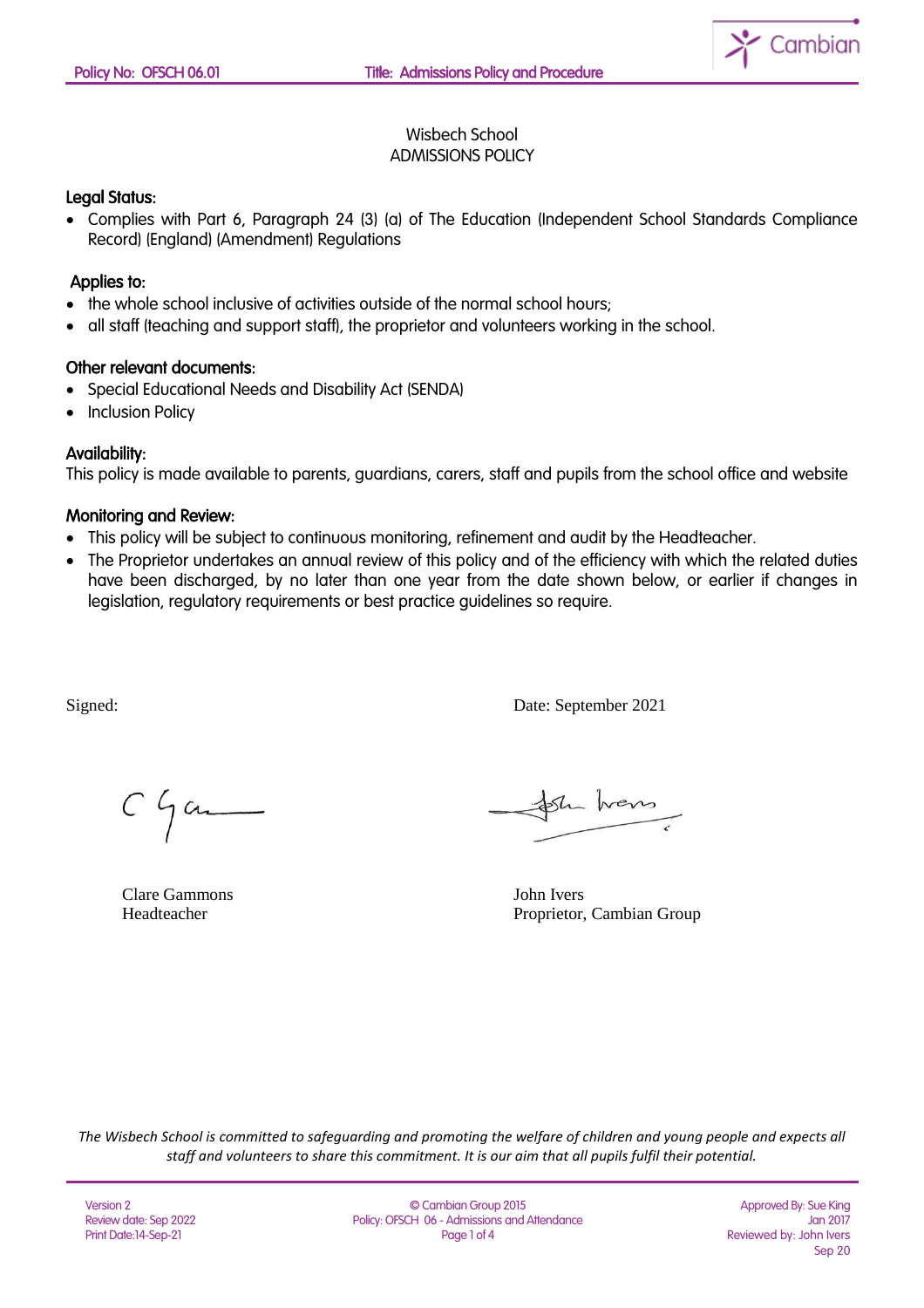

## Admission Policy

Wisbech School we are registered to care for and educate children from the age of 7 to 17 covering Key Stages 2 - 4. No child is refused entry on the grounds of race, ethnicity, gender, religion or sexual orientation. We require confirmation of the date of birth of a child.

# Pupil Profile

Our school provides for those with Social Emotional and Mental Health difficulties (SEMH), as well as other needs or diagnoses, including, ADHD, ADD, and other difficulties. Most of our children are referred to us and funded through the local authorities. Our age range may vary depending on specific cases; however most of our pupils will range between 7-17 years of age. Some of our children will have a Statement of Special Educational Needs or an Education Health Care Plan. Others may be undergoing assessment. Pupils enter our school via two routes, internal which are via our own care homes or external which are from Local Authorities

## Internal – placement from a Cambian Children's Home

Integral to the placement of a child in a Cambian Children's home is the provision of education. It is incumbent on us to ensure that the educational placement in being fit for purpose is bespoke to the needs of the child. The decision for a child to attend our school is as an outcome of a multi-disciplinary agreement whereby a transition plan is agreed. Fundamental to this process is the quality of communication from the time when the Commissioning Manager makes the initial contact with the care and education colleagues' right through to the child being admitted on to the school roll. High quality communication and transparency between the school and the children's home is essential to this process.

## External – a referral is received from the Local Authority

In line with the Special Education Needs Code of Practice a multi-disciplinary decision is reached whereby the child with parents and/or guardians and/or carers visits the school. If is it agreed that the school is, in principle, the most appropriate educational setting for the child then a transition plan is implemented. Parents or guardians/carers will also be asked to provide the school with any further information which they feel will enable us to provide their child with the best possible education. If agreed a place will be offered based on availability and in accordance with the *Code of Practice for Schools, Disability Discrimination Act 1995 Part 4* and Schedule 10 of the Equality Act 2010.

## Special Educational Needs

Where a child who has a Statement of Special Educational Needs joins our school, we will always consult with parents/guardians/carers and, where appropriate, the Local Authority to ensure that the required curriculum is provided for as set out in either the *Statement* or the *Education, Health and Care Plan* (EHCP) including the full National Curriculum if this is specified. We will also co-operate with the Local Authority to ensure that relevant reviews, including the annual review, are carried out as required by regulation and best practice. The school will make reasonable adjustments to meet the needs of children with a statement of special educational needs. Any additional services that are needed to meet the requirements of the Statement or additional services such as dyslexic tuition will be subject to charge. This will be either directly to the parents/guardians/carers, or the Local Authority if they are responsible for the fees and our school is named in Part 4 of The Statement or the relevant section of the EHCP. Our school has a policy and procedures for children with *Special Educational Needs and* Disabilities (SEND) in line with the SEN Code of Practice (July 2014)

*The Wisbech School is committed to safeguarding and promoting the welfare of children and young people and expects all staff and volunteers to share this commitment. It is our aim that all pupils fulfil their potential.*

| Version 2             |
|-----------------------|
| Review date: Sep 2022 |
| Print Date:14-Sep-21  |

© Cambian Group 2015 Policy: OFSCH 06 - Admissions and Attendance Page 2 of 4

Approved By: Sue King Jan 2017 Reviewed by: John Ivers Sep 20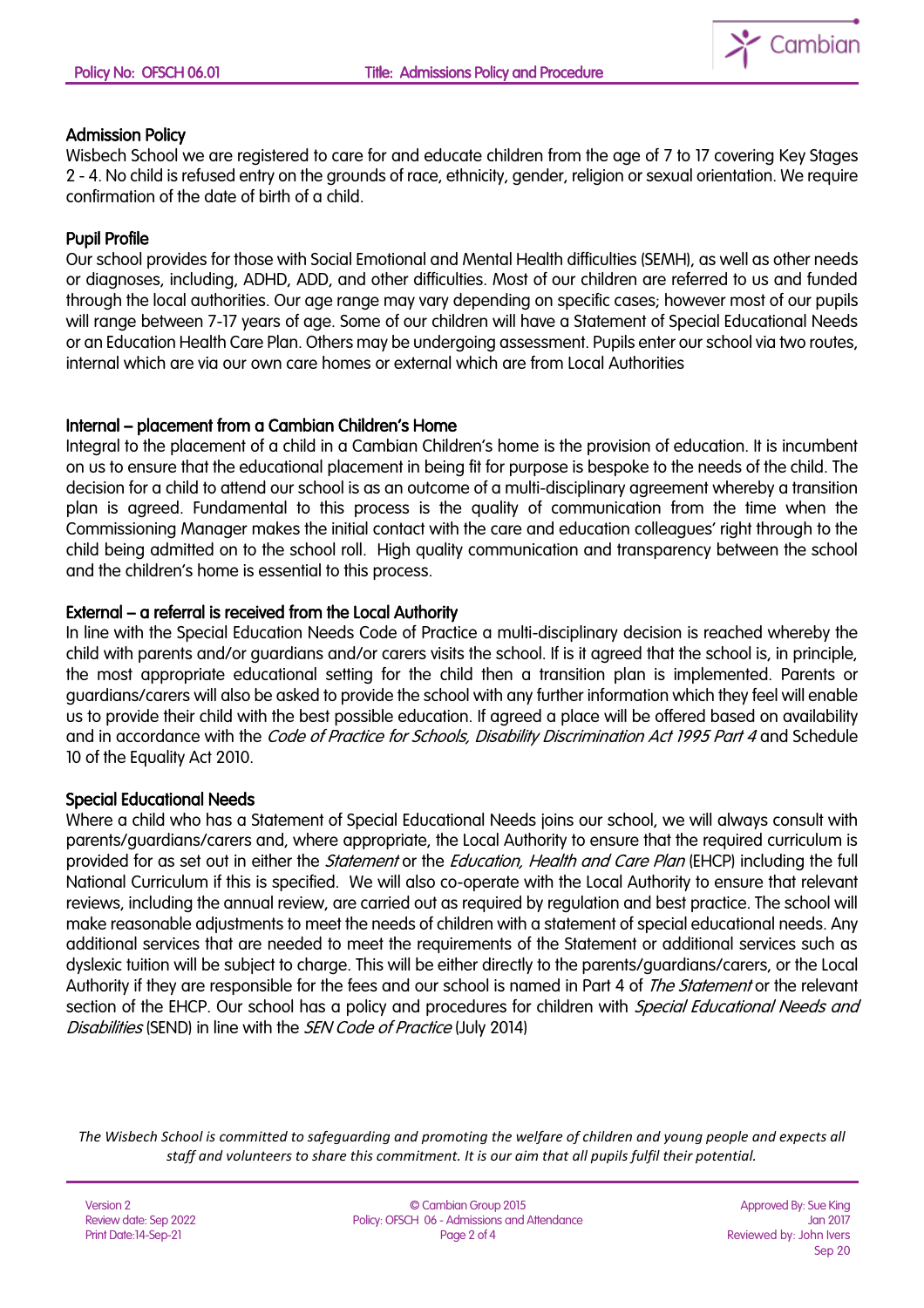

### English as an Additional Language

Our school will make provision for children who have English as an additional language, (EAL) in the assessment procedure. We do not regard children as having a 'learning difficulty' solely because the 'language or medium of communication of the home is different from the language in which he or she is or will be taught' (Education Act 1996, Section 312(1), (2) and (3). However, pupils for whom English is an additional language (EAL) will be provided with appropriate support provided they meet our School Academic criteria. They will be assessed to gauge the support that may be needed in order to ensure equal access to the curriculum along with all other aspects of life at our school. Our school has a policy and procedures for students requiring *English as an* Additional Language (EAL).

The Proprietor of the school is whose address for correspondence during both term-times and holidays is Mrs Anne Marie Carrie, The Waterfront, 4th floor, Waterfront, Chancellors road, Hammersmith, London, W6 9RU. The telephone number on which the proprietor may be contacted at all times is 02087356150 and the email address is AnneMarie.Carrie@cambiangroup.com

## Admissions Policy Appendix

It should be recognised that the young person may be ambivalent at best about the school and that because of this they may well not take in all the information given – to this end, further information will need to be offered at a later date. Young people may be referred to Cambian Group at any time during the academic year in one of two ways:-

- Via Cambian Group
- Via a local authority

As much information as possible will be sought at the point of referral to inform assessment as to whether the referral is appropriate and as to whether the school is able to meet the needs of the young person. Information sought should include:

- young person's name;
- age and date of birth;
- gender;
- ethnic background, cultural needs, religious needs/persuasion;
- health needs & history;
- educational history, needs, current provision, support received & required including whether there is a statement of special educational needs proposed educational plan;
- risk issues, level of supervision required, establish if any history of self-harm/suicide, history of volatile and aggressive behaviour, child protection issues, risks presented by third parties;
- expectations and requirements sought by the placing authority to need the young person's needs;
- the name, address and telephone number of the young person's case accountable social worker (if applicable);
- the young person's legal status;
- the young person's and their family's social history;
- any special issues e.g., restriction of contact, child protection and
- criminal history (if any) and whether any existing criminal proceeding are outstanding.

The information provided will assist the Headteacher in her assessment as to whether a school placement is viable and appropriate. The Headteacher will consider whether the school has sufficient staffing in terms of number and experience to manage such admission both in terms of the individual young person's needs and respect of the potential impact that the admission may have on existing group dynamics. Should a referral be accepted for admission, the school will notify the company's finance department as soon as practically possible

*The Wisbech School is committed to safeguarding and promoting the welfare of children and young people and expects all staff and volunteers to share this commitment. It is our aim that all pupils fulfil their potential.*